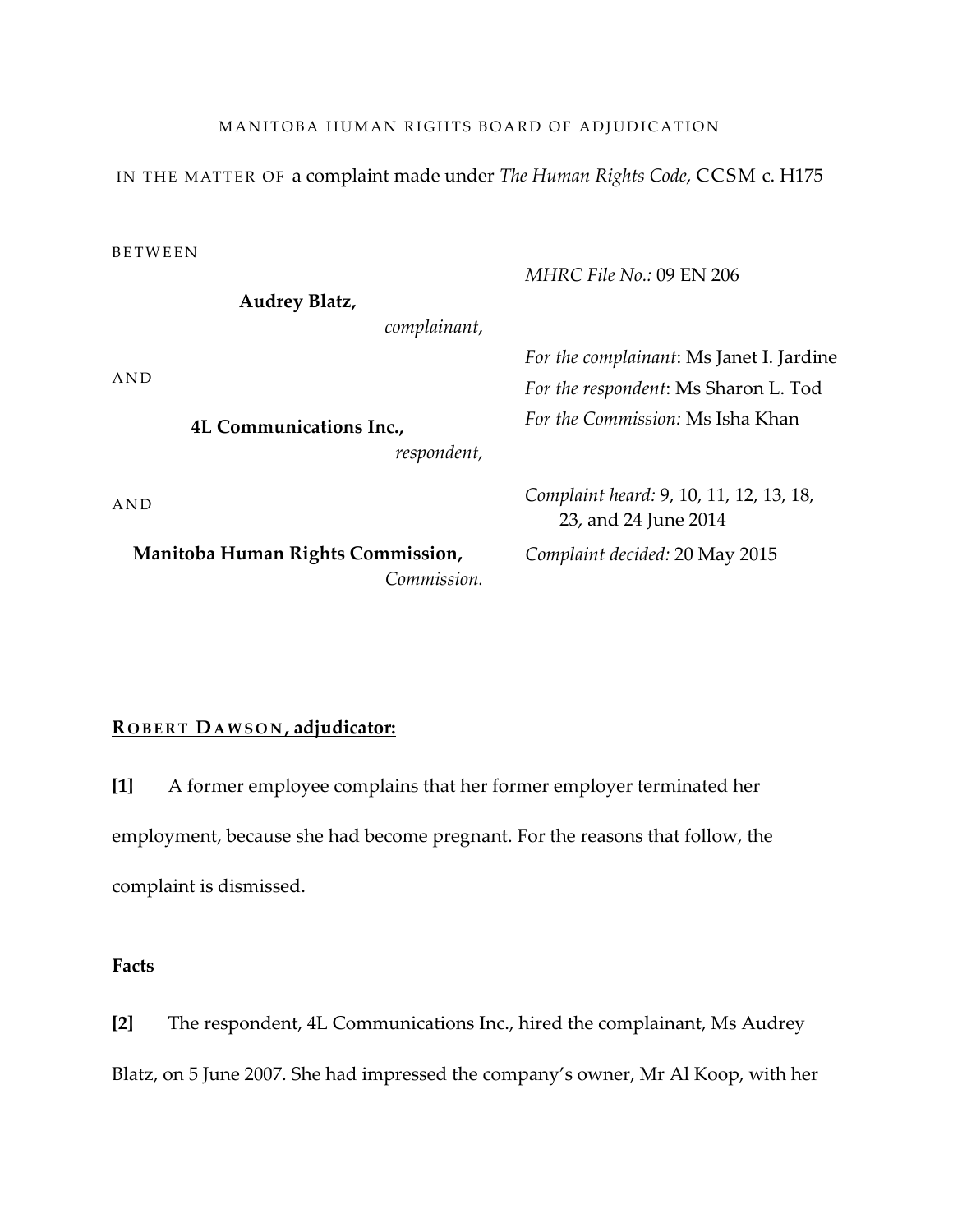project management training and previous work experience. She came to the company at a time when its owner planned to expand significantly the operations of the business. **[3]** Mr Koop sought, in the words of Ms Blatz, a "right hand", especially because he wanted to reduce his time in the office. Although he remained involved in high-level issues, Mr Koop entrusted the day-to-day operations to Ms Blatz .She therefore reported directly to Mr Koop, and her responsibilities were extensive, including oversight of inventory, sales, retail branch operations, and office administration, such as IT and some aspects of the accounting department.

**[4]** Soon after she began work, 4L Communications Inc. opened a new retail location in Beausejour in September 2007, and Ms Blatz was the lead person for that project. Pleased with her work, Mr Koop announced that she would thereafter be the company's general manager with a commensurate salary increase. By late 2008, 4L Communications Inc. proposed a profit-sharing plan that would supplement her salary, and the formal agreement was executed on 3 December 2008.

**[5]** In that same month, Ms Blatz informed Mr Koop that she was pregnant. In February and March 2009, pregnancy-related medical incidents occurred, encouraging Ms Blatz to reduce her workload.

**[6]** Between 6 and 12 April 2009, Ms Blatz and her husband travelled to Orlando for a vacation that Mr Koop had supplied in appreciation of her work. Up until that time,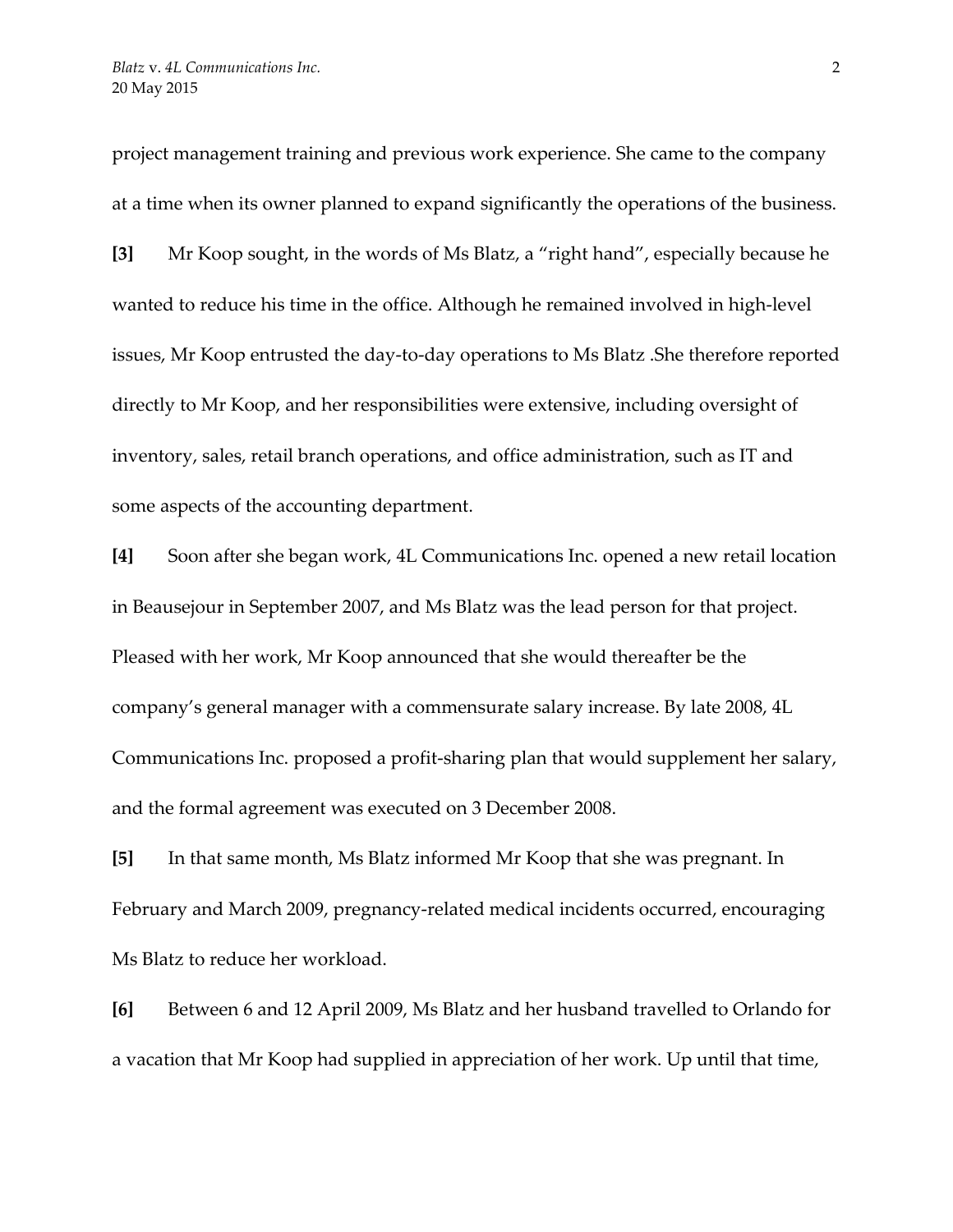the respondent had expressed no concerns about, or dissatisfaction with, Ms Blatz's work performance. Nevertheless, the respondent summarily terminated Ms Blatz on 13 April 2009.

# **Applicable law**

**[7]** Sub-section 14(1) of *The Human Rights Code*, CCSM c. H175, provides that "no person shall discriminate with respect to any aspect of an employment or occupation, unless the discrimination is based upon bona fide and reasonable requirements or qualifications for the employment or occupation."

#### **Issues**

**[8]** The instant complaint raises the following issues:

- a. Did the pregnancy of the complainant form any part of the reason for which the respondent decided to terminate the complainant's employment?
- b. If so, was the discrimination based upon bona fide and reasonable requirements or qualifications for the employment or occupation?
- c. If there was a violation of the *Code* without such bona fide and reasonable requirements or qualifications, what remedial order should be made?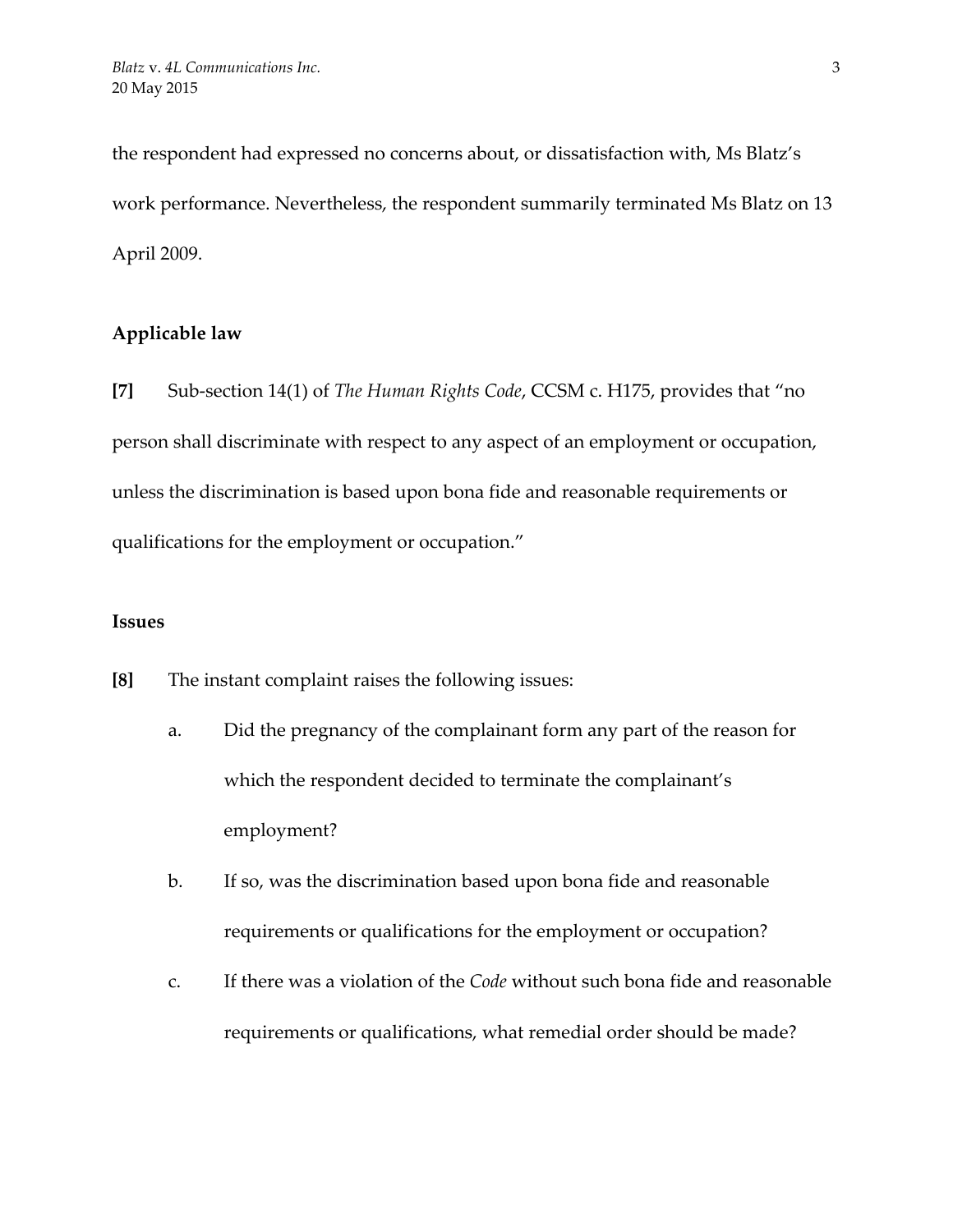**[9]** Having answered the first question in the negative, it was not necessary that these reasons should address the remaining two.

## **Submissions of the parties**

#### *The complainant*

**[10]** The complainant adopted the submissions of the Commission about a contravention of the *Code.* In addition, she advanced her own position on the compensation to which she submitted that she is entitled.

**[11]** Because I have found no such contravention occurred, it is unnecessary to consider the complainant's submissions which relate to any remedial order.

## *The Commission*

**[12]** The Commission argued that the respondent had contravened s. 14 of the *Code* when it terminated the complainant's employment. The Commission acknowledged that the burden of proof is upon the complainant and the Commission, although it was common ground that the complainant was pregnant and the respondent knew her to be pregnant at the time of her employment's termination.

**[13]** I accept the Commission's submission that, in order for a violation of the *Code* to occur, it is not necessary that the complainant's pregnancy should be the only reason for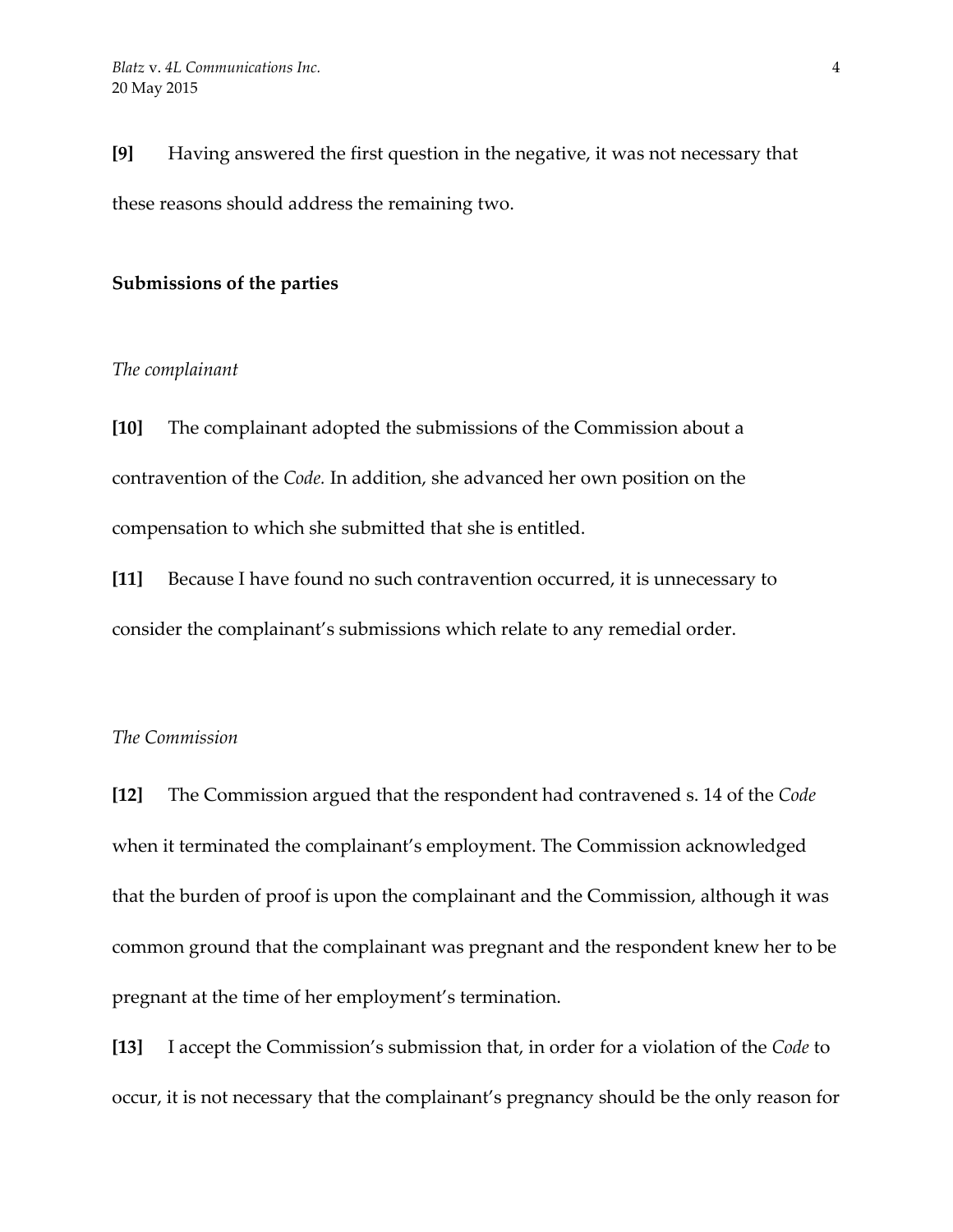which the respondent had terminated the employment; instead, it is sufficient to establish a contravention if pregnancy was only one of the factors that caused the respondent to terminate the complainant's employment. Moreover, where more than one factor entered into consideration, the complainant's pregnancy need not have been the chief reason for termination.

**[14]** I also accept the Commission's submission that direct proof of a contravention is not necessary. Instead, an adjudicator may determine that there has been a violation of the *Code*, relying only upon circumstantial evidence. To that end, I adopt as my guide the approach set out in *Comeau* v. *Community Solutions Ltd*, 2010 HRTO 1391 at para 15:

The applicant was unable to provide any significant direct evidence that she was subjected to discrimination arising out of her pregnancy. However, discriminatory actions are often by their nature, actions which cannot be verified by direct proof. As such, it may become necessary to infer discrimination from the conduct of an individual or individuals especially in circumstances in which differential treatment and/or termination is alleged proximate to an employer being informed of an employee's pregnancy.

**[15]** I further agree with the Commission that the credibility of witnesses should be assessed in this complaint in accordance with the rule set out in *Faryna* v. *Chorny*, [1952]

2 DLR 354 (BCCA):

The credibility of interested witnesses, particularly in cases of conflict of evidence, cannot be gauged solely by the test of whether the personal demeanour of the particular witness carried the conviction of the truth. The test must reasonably subject his story to an examination of its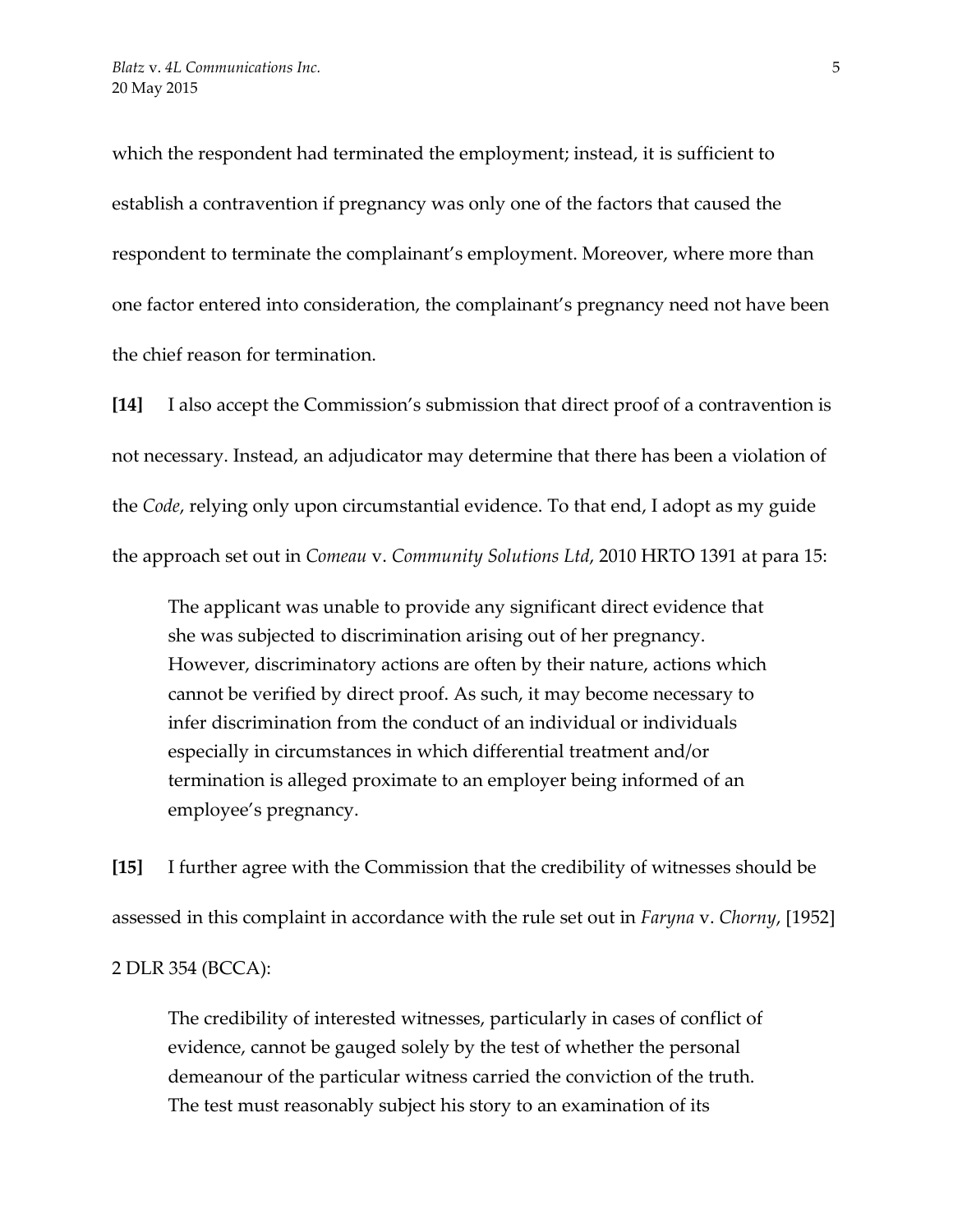consistency with the probabilities that surround the currently existing conditions. In short, the real test of the truth of the story of a witness in such a case must be its harmony with the preponderance of the probabilities which a practical and informed person would readily recognize as reasonable in that place and in those conditions.

I have additionally kept in mind two points that are peculiar to the hearing of this complaint: first, some of the witnesses were in the employ of the respondent at the time that they gave evidence, and the owner of the company that employs them was present throughout all of the testimony that those witnesses gave; and secondly, Mr Koop had the arguable benefit of hearing the evidence of all witnesses before he testified. Both of these considerations go the credibility of the evidence, although I did not note any attempt by a witness to tailor his or her testimony.

**[16]** The Commission submitted that, as the complainant's pregnancy evolved and became complicated, the respondent decided that Ms Blatz was, or would be, unable to do her job, so it terminated her employment. Moreover, the Commission argued that the respondent's purported reasons for termination are implausible, leaving only the conclusion that Ms Blatz was terminated because she had become pregnant.

**[17]** The Commission went on to set out the remedial order that should follow from such a conclusion. However, as explained above in connection with the complainant's submission, it is unnecessary for me to consider that point.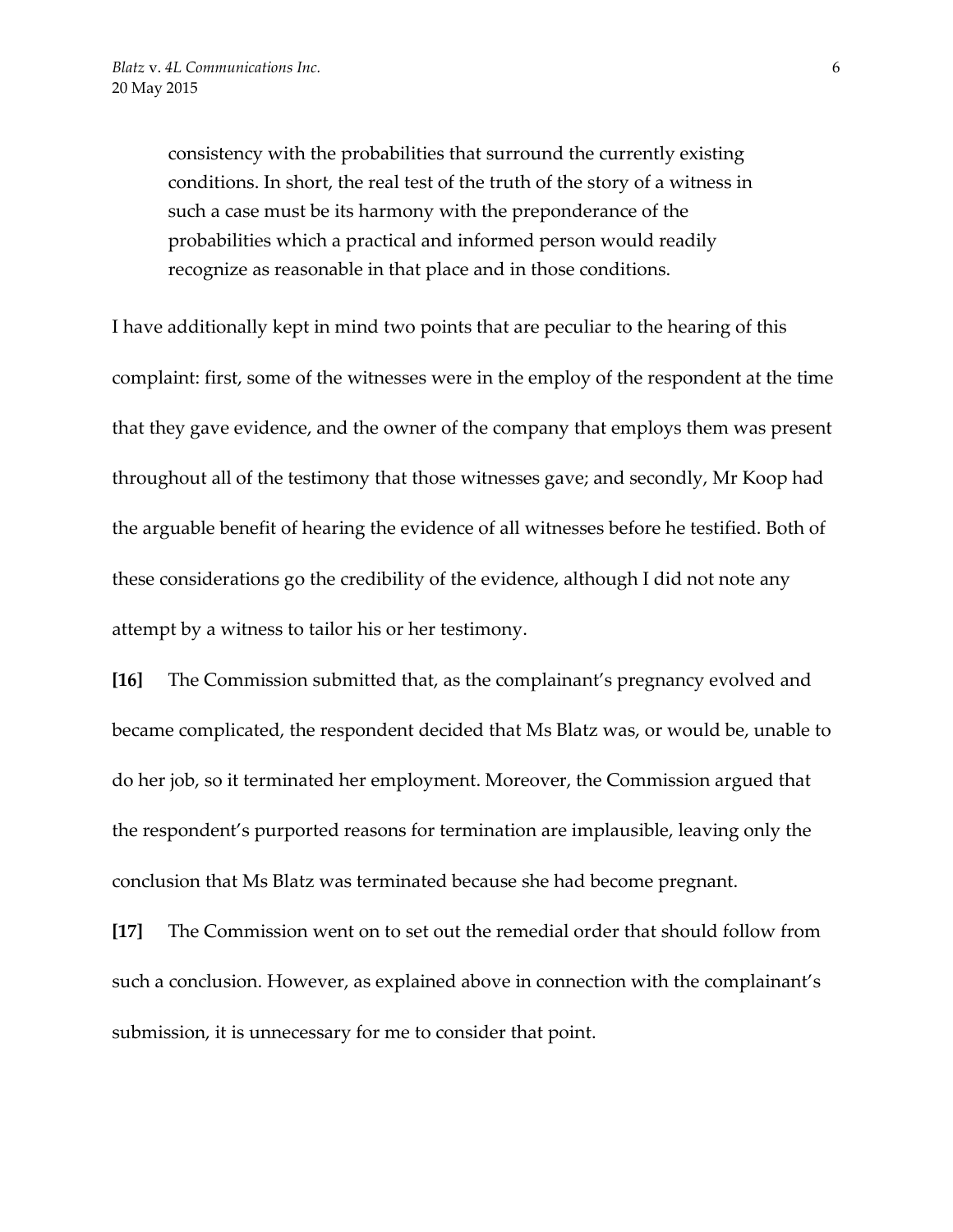#### *The respondent*

**[18]** The respondent denied that the complainant and the Commission had established pregnancy as a factor in the decision that led to the termination of Ms Blatz's employment. Instead, the respondent argued that it had terminated the complainant's employment, simply because her employer was not satisfied with her performance.

## **Analysis**

**[19]** I have considered the submissions of the parties in relation to the evidence that I received during the hearing. In making the findings of fact that follow, I have obliged counsel for the complainant, who had reminded me that there is a parallel proceeding pending in the Court of Queen's Bench and had therefore asked me to limit my findings to only those that are necessary to determine the outcome of the instant complaint.

*The complainant's pregnancy was not a factor in the respondent's decision to terminate the complainant's employment*

**[20]** The Commission submitted that, as the complainant's pregnancy evolved and became complicated, the respondent decided that Ms Blatz was, or would be, unable to do her job, so it terminated her employment. The argument began from the premise that, as owner of the business, Mr Koop made performance demands upon his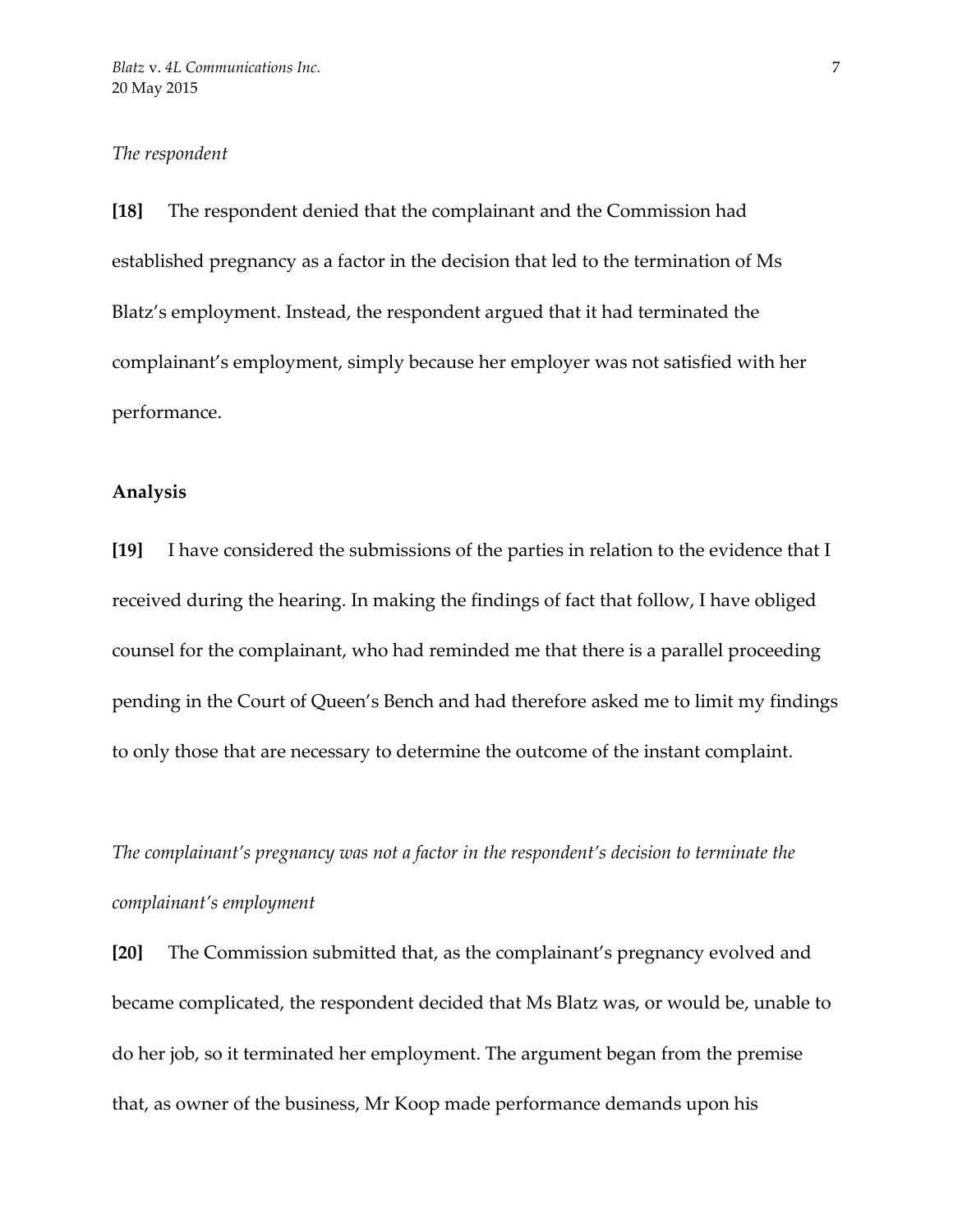employees; indeed, some witnesses referred to his attitude of "get the work done". At the same time, Mr Koop was familiar with the work disruption that could result from a complicated pregnancy, and he testified to the experience of an acquaintance. Mr Koop confessed to being surprised when Ms Blatz had informed him of her pregnancy. For her part, Ms Blatz described Mr Koop's reaction as "blindsided", adding that he said her pregnancy was not something for which he had planned. From all of this, the Commission inferred that, as Ms Blatz's pregnancy evolved and became complicated, Mr Koop had come to the realization that his employee was not, or would not be, able to do her job. He had already seen Ms Blatz cancel her Caribbean vacation in December 2008 due to her pregnancy, and Ms Blatz's physician had required her on 20 February 2009 to reduce her work hours. On 23 March 2009, Ms Blatz suffered another complication, the details of which are unnecessary to share publicly in these reasons. "Here we go again," texted Mr Koop in an electronic chat shortly thereafter with the head of the company's accounting department. Ms Blatz's employment was thereafter terminated within a few weeks, which is what the Commission suggested any business planner and leader like Mr Koop would have done.

**[21]** I am unable to share this inference, even if I accept the evidence upon which that conclusion is based.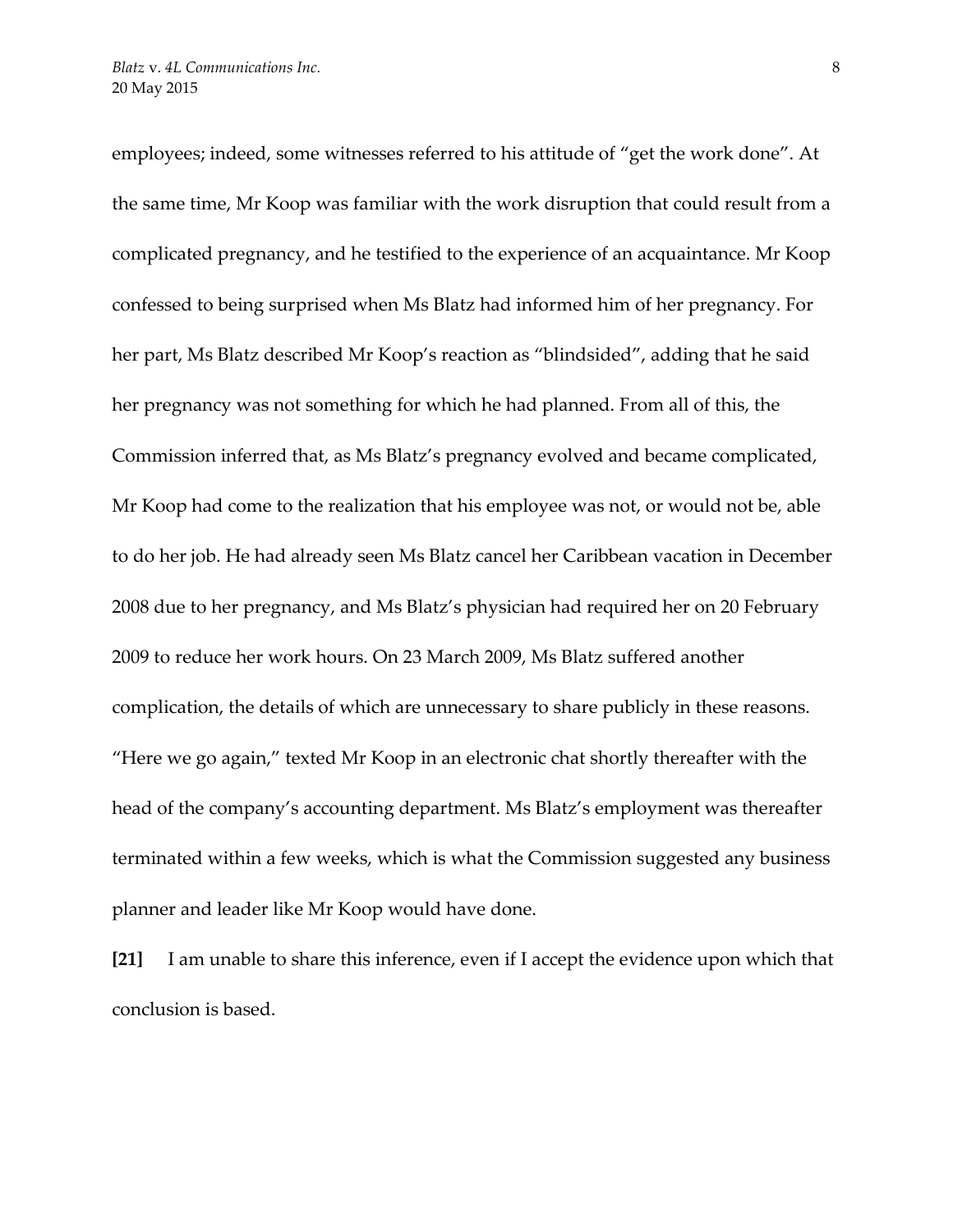**[22]** First, there is the insight of Mr Leo Jansens, a long-timer business adviser to Mr Koop. In testimony that especially impressed me as careful and forthright, Mr Jansens reported that he had talked with Mr Koop about Ms Blatz's pregnancy and its likely impact upon the business. Mr Koop told him that the business would "work around it" and that he would "take it in stride". Even in later conversations, Mr Jansens never heard Mr Koop cite the pregnancy of Ms Blatz as a consideration in her eventual termination.

**[23]** Secondly, I do not share the Commission's interpretation of Mr Koop's reaction to the pregnancy and its effects. Mr Koop was surprised at the initial news of Ms Blatz's pregnancy, and his electronic chat showed him to be alive to the impact that the pregnancy might have upon his business. However, in his evidence, Mr Koop characterized these as reasonable and honest reactions, and not as the seeds of a plan to terminate the employment of Ms Blatz. I found Mr Koop to be dispassionate when testifying, and I prefer his evidence on this point to the negative intonation that inflected the voice of the complainant when she gave her version of events. Regardless, at the time of his electronic chat with the head of the company's accounting department, Mr Koop had no reason to believe that Ms Blatz was not "getting the job done". For example, despite her pregnancy and the restrictions that it had imposed, Ms Blatz had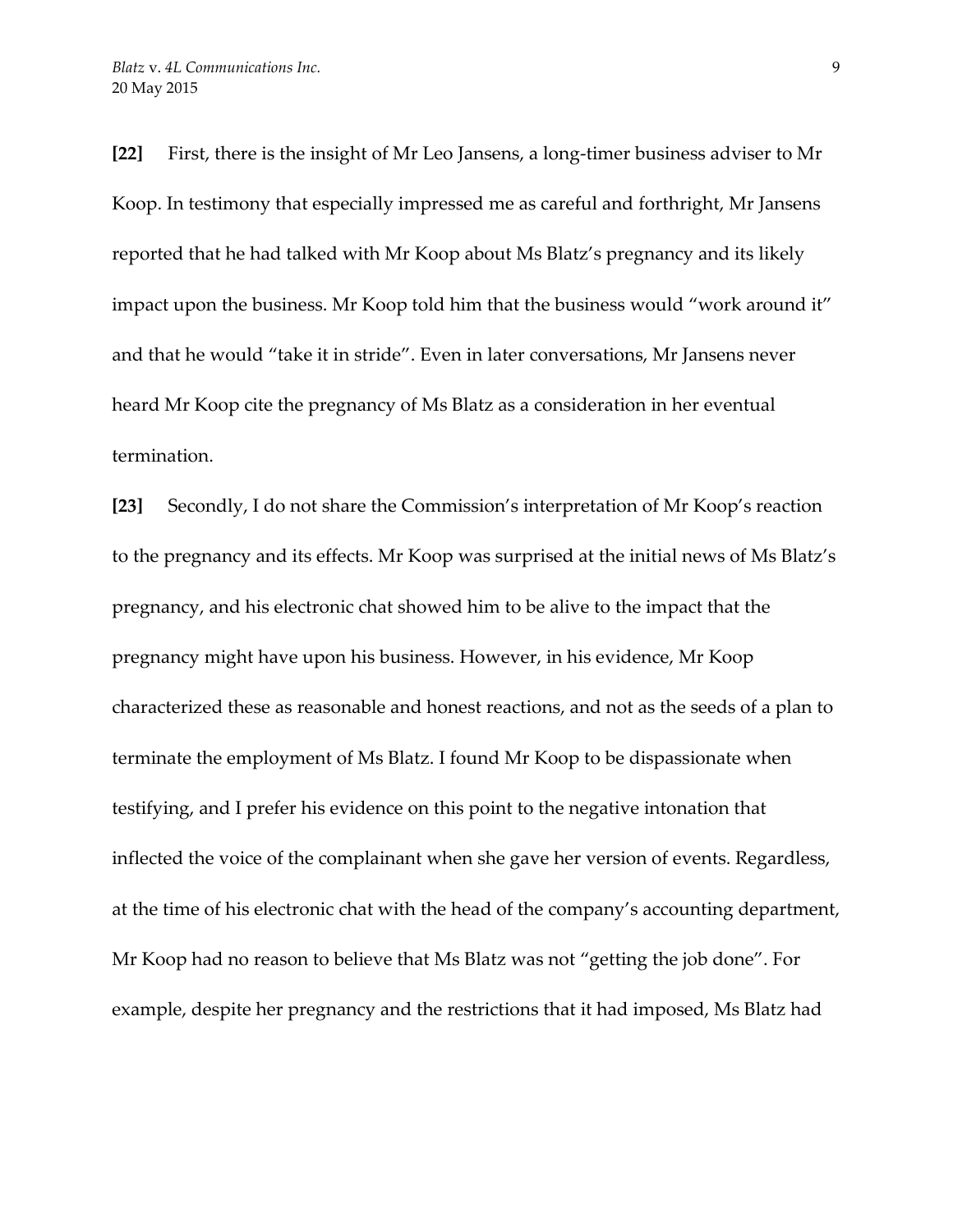been able to prepare and submit a response to a Request for Proposal by MTS, and she had been able to oversee the opening of yet another new retail location for the company. **[24]** Thirdly, Mr Koop had been supportive of Ms Blatz after she announced her pregnancy. Although the Commission sought to make much of Mr Koop's offer to install a playpen in Ms Blatz's office in order to hasten her return to work, I find no compelling reason to read into the gesture anything so contrived. I take into account as indicative the very supportive e-mail message that Mr Koop had written to Ms Blatz after her pregnancy forced her to cancel a planned vacation to the Dominican Republic in December 2008.

**[25]** Fourthly, I see little sense in this purported plan, which would have terminated the complainant in order to avoid business disruptions. Whether Ms Blatz had stayed but taken medical and maternity leave or whether she had been terminated and a replacement hired, the operations of the business were in any event to be disrupted. It would have made no difference whether that replacement was a newly-hired employee or a redistribution of the terminated employee's workload. Mr Koop and the complainant had had discussions about the complainant's plans to return to work after giving birth. It was the complainant's own evidence – and indeed it is built into her calculation of damages – that she did not plan to take a long maternity leave. Instead, she was hoping to return to work by October 2009, and the respondent confirmed this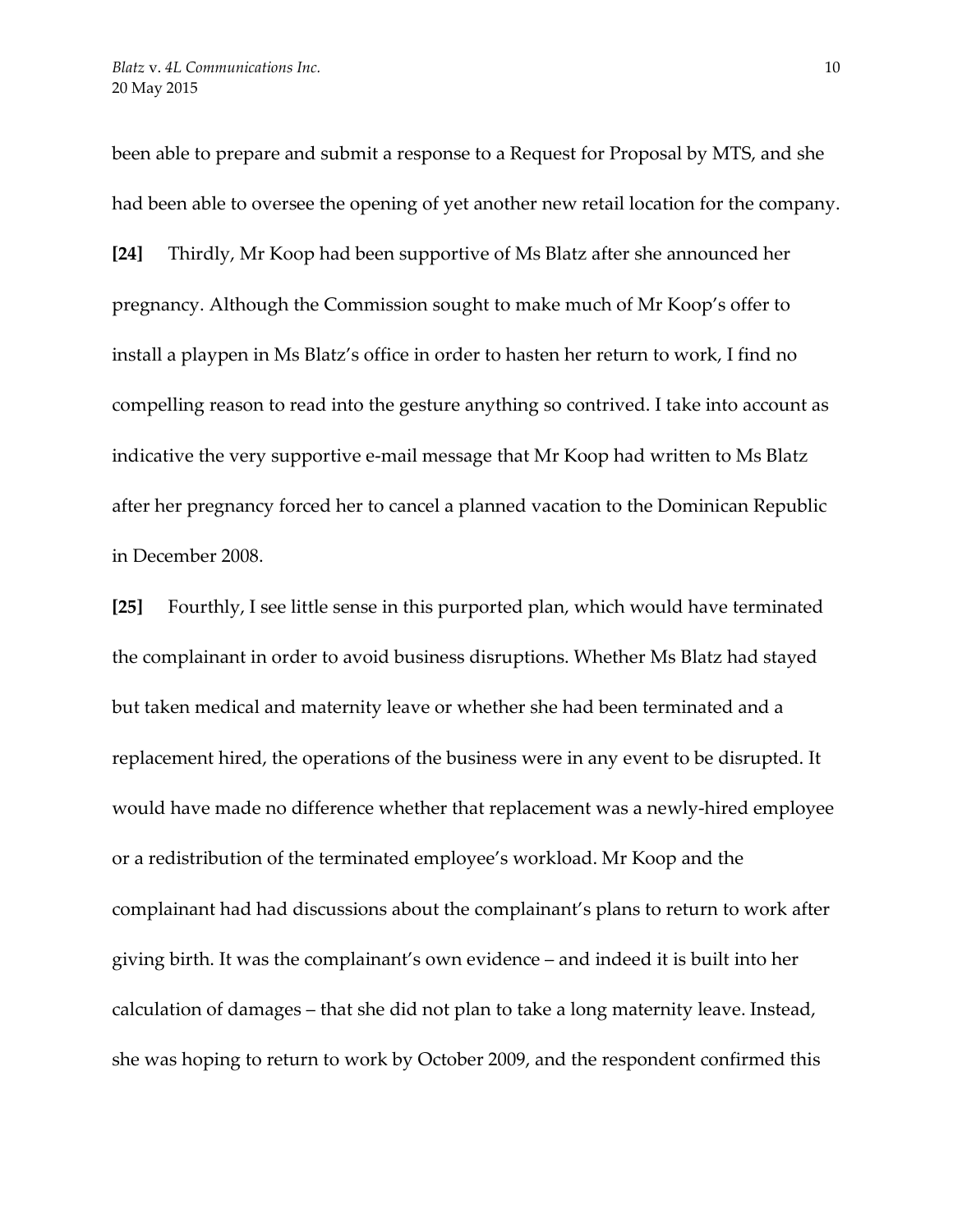understanding in the evidence that it had led. If the respondent believed that its operations would thus return to normal within a few months, the respondent must also have appreciated that, if it chose to terminate the pregnant complainant, its business operations would similarly be impacted while a new candidate was hired and trained or while it redistributed her workload among existing employees. In other words, whether by terminating and replacing the complainant or whether by letting her pregnancy and medical leave unfold, the respondent employer must have appreciated that, over the next few months, it would not be operating as usual. I therefore decline to impute to the respondent the notion that, by terminating the complainant, it would avoid what might be seen as a disruption to its operations.

*The respondent had plausible reasons unrelated to pregnancy for the termination of the complainant's employment* 

**[26]** I find that the respondent has established grounds unrelated to pregnancy for the termination, and I reject the Commission's submission that the respondent's purported reasons for termination are implausible.

**[27]** The respondent had genuine and substantive concerns about the performance of the complainant.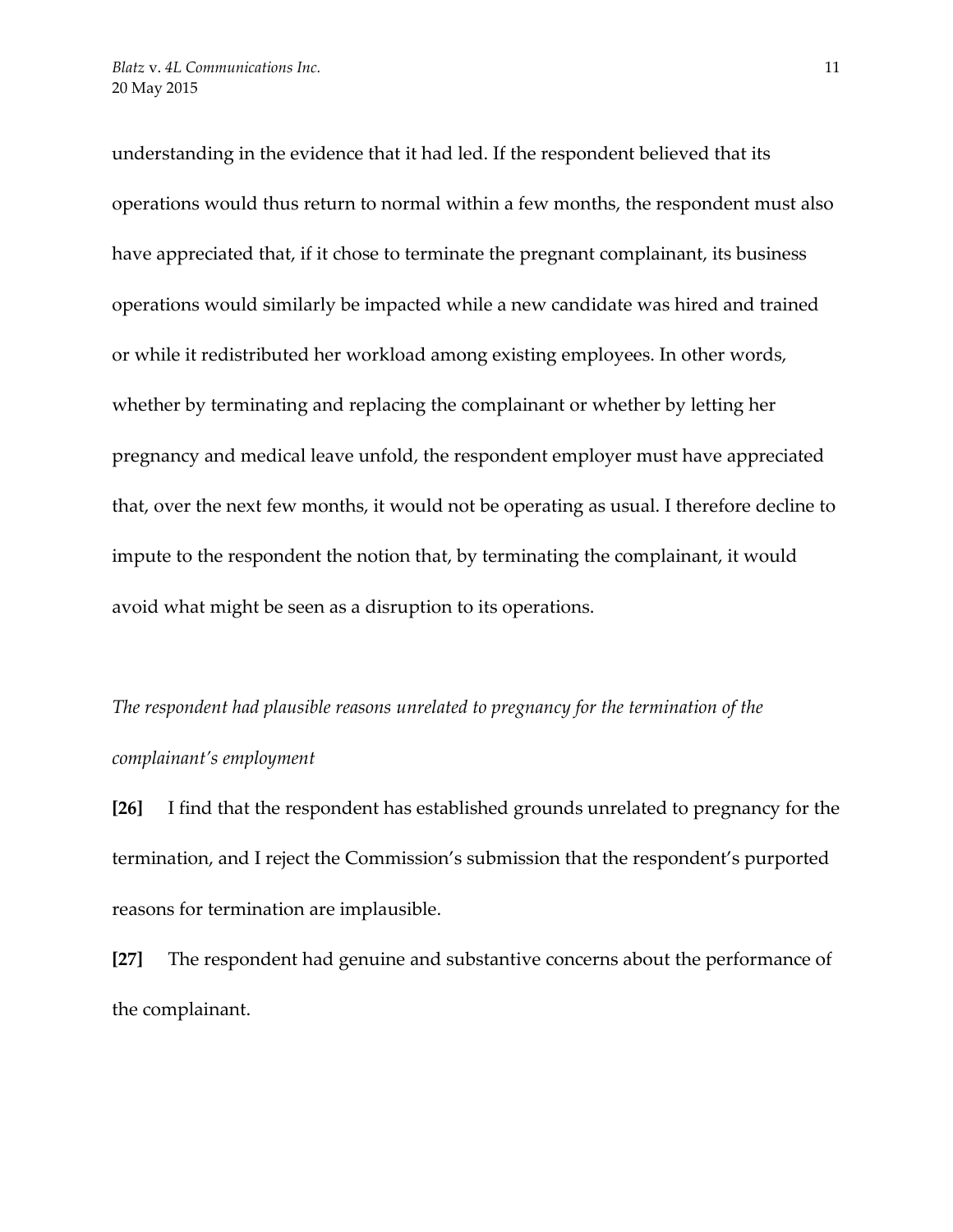**[28]** First, her personality and her management style did not suit the corporate culture. The evidence shows the importance of being a "team player" when working for the respondent. The requirement is set out in the complainant's employment agreement, executed on 5 June 2007, where para. 15(b) requires an employee to "be a team player; co-operate with and encourage your fellow employees." In his testimony, Mr Koop used the word "family" to refer to his team of employees, and other witnesses, such as the former administrative assistant Sandra Hicks, left me with the impression of a close and cohesive group that worked together towards the goals of the company. Ms Blatz brought a more formal and hierarchical management style to the business. "I can be firm", she agreed in her rebuttal evidence. Ms Blatz also introduced changes and attitudes that many employees found jarring. Two employees, Mr Will Gordon and Ms Kim Franklin, seemed especially harsh in their assessment of Ms Blatz, and, although I accordingly discounted their testimony, I nonetheless took away from their evidence an indication that Mr Koop had hired an exceedingly poor fit to the corporate culture that he had created.

**[29]** Further concerns about Ms Blatz's performance collect under the heading of omissions. No longer in the employ of the respondent, Ms Hicks testified about the empty assurances that staff would sometimes receive when they asked Ms Blatz to do something. "I'll get back to you" was her reply, and it was apparently uttered so often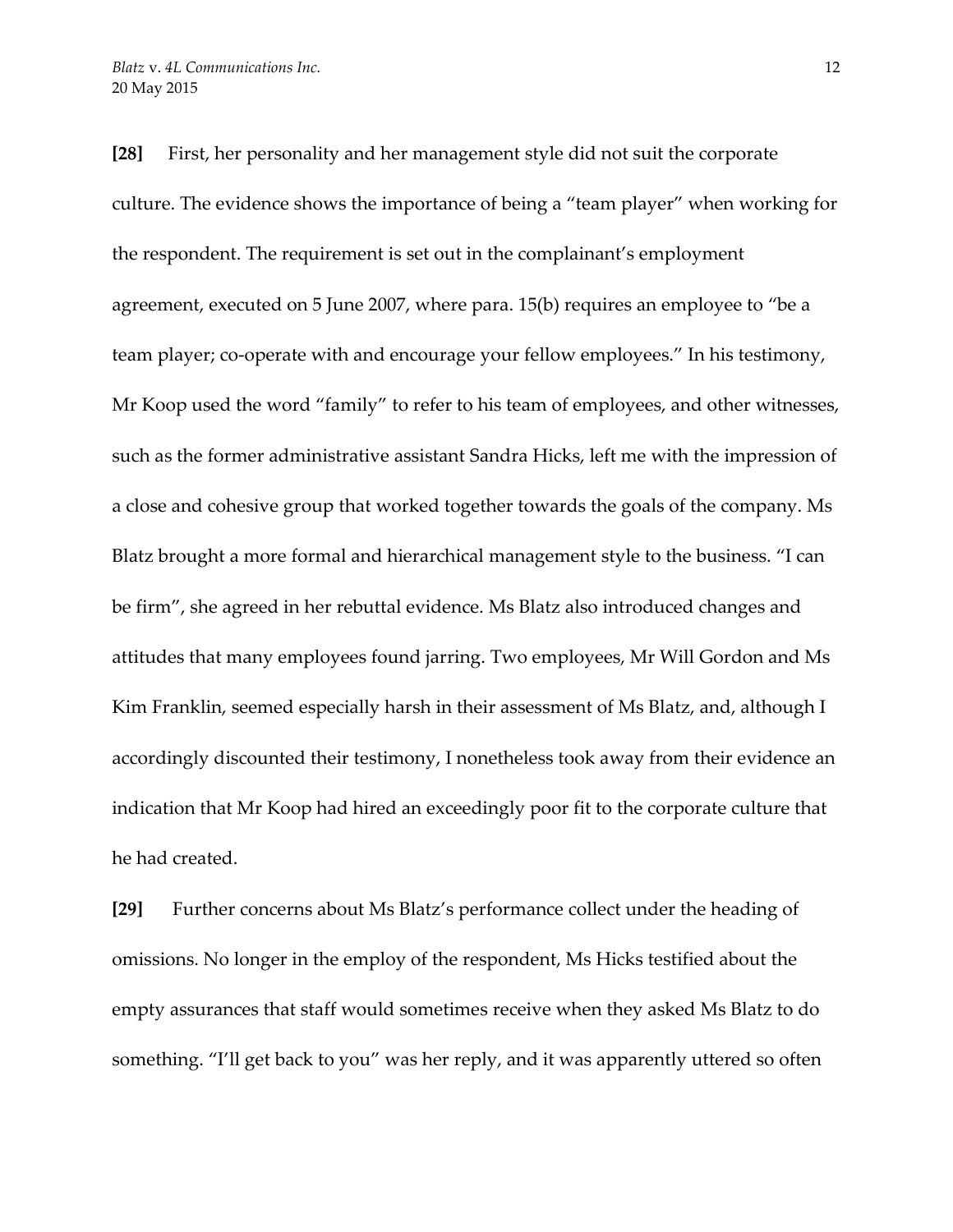that the line became a running joke among the staff behind Ms Blatz's back. Unlike Mr Gordon and Ms Franklin, Ms Hicks impressed me as a witness without a personal agenda or bias. She was straightforward in her replies, and she refused to speculate beyond her knowledge and recollection, stating for example "I'd be guessing" in reply. The Commission made some suggestion that the comments of Ms Hicks should be discounted because of a friendship with Ms Franklin, but I found no reason to diminish her testimony.

**[30]** In any event, problems with omissions and "getting back to you" were frequently cited, but one obvious instance relates to the MTS reconciliations. As Mr Gordon explained, the respondent derived part of its revenue from payments that MTS made to it, reflecting commissions on sales. It appears that the records of MTS were inaccurate, so the respondent would reconcile the MTS statements with its own records. Invariably, discrepancies were found, resulting in the collection of significant additional revenues. Mr Koop and Ms Franklin testified that a backlog arose in preparing these reconciliations in late 2008, and Ms Blatz undertook to do some of the work. Mr Koop stated that Ms Blatz later reported to him that she had completed the reconciliations. However, while Ms Blatz was away on vacation in April 2009, MTS had telephoned Mr Koop, informing him that those reconciliations had still not been received. Mr Koop testified that he considered this to be a serious breach of confidence, and he also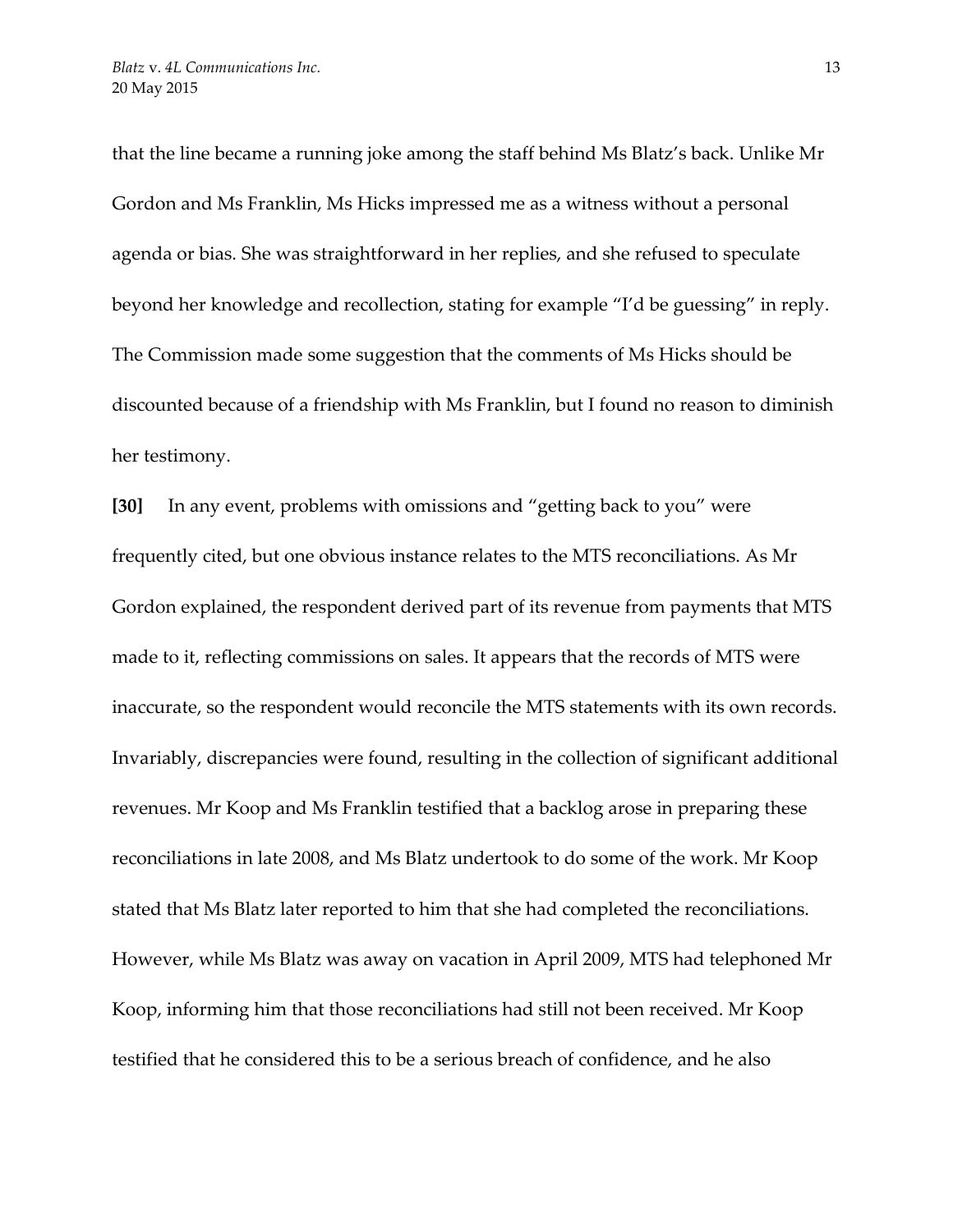expressed distress at the lost revenue that the missing reconciliations could have cost him.

**[31]** In setting out this version of events, I have omitted reference to the testimony of Ms Blatz, because, for the purpose of deciding this complaint, it does not matter whether or not Ms Blatz agrees that she undertook to prepare reconciliations or that she actually did the work. It is sufficient that the respondent should have formed the opinion that the complainant had failed to perform her employment duties. This demonstrates the respondent's motive that underlies the decision to terminate the complainant. In obliging counsel for the complainant, I leave it to another forum to determine whether or not such a breach of those duties occurred and whether or not such a breach constitutes grounds for dismissal of the employee.

**[32]** It similarly makes no difference to the outcome of these proceedings that Mr Koop's investigation of Ms Blatz was not as complete as the complainant might want. Spurred by an electronic chat with Kim Franklin on 2 April 2009, Mr Koop spoke with several senior and administrative employees, aiming to confirm the negative workplace atmosphere about which Ms Franklin had told him. In his evidence, Mr Koop concluded that he must "fire the coach before team leaves." Mr Jansens similarly provided insight into the decision.

14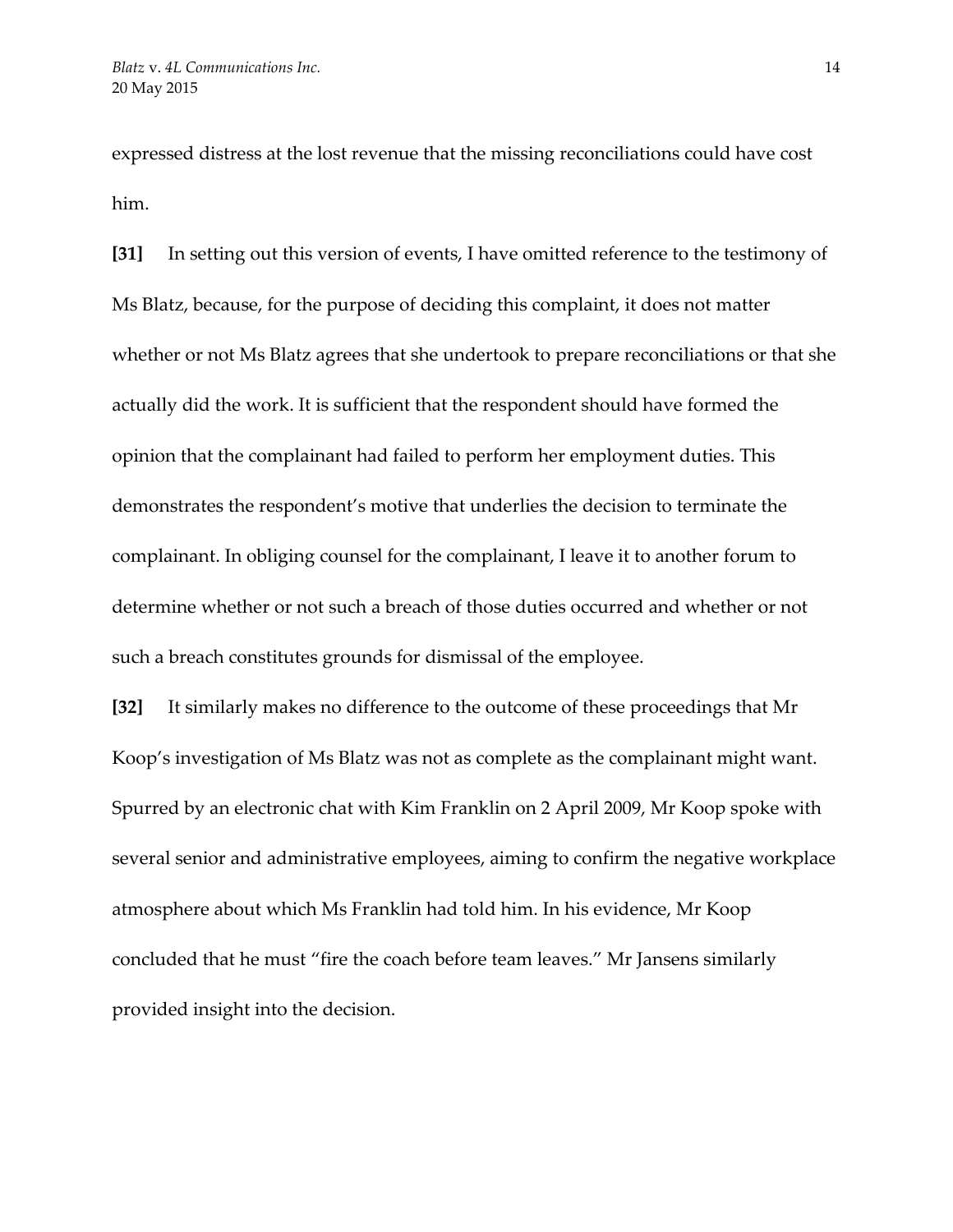**[33]** Accordingly, I accept that the respondent had concerns about the performance of the complainant, and these concerns alone were the basis for its decision to terminate the complainant's employment. I find no evidence that suggests the pregnancy of the complaint played any part in the decision to terminate Ms Blatz's employment.

#### **A digression on remedial compensation**

**[34]** Having held that the complainant and the Commission have failed to prove on the balance of probabilities that the respondent has contravened the *Code*, it is unnecessary that I should determine the remedies to which the complainant would otherwise have been entitled.

**[35]** However, during the hearing when the outcome of this complaint was not settled, I had asked the parties to make submissions about the interplay between the notice period under s. 61(2) of *The Employment Standards Code*, CCSM c. E110, and the compensation that could be ordered under s. 43(2)(b) of *The Human Rights Code*, CCSM c. H175. The parties had kindly indulged me with very helpful submissions that deserve an extended and careful consideration in these reasons. At the same time, I have been aware all along of a pending application for judicial review that had raised this very issue. After it came to my attention on 7 May 2015 that reasons had been released in connection with that application for judicial review, my own work on the subject was supplanted and rendered unnecessary by the guidance found in *Manitoba*